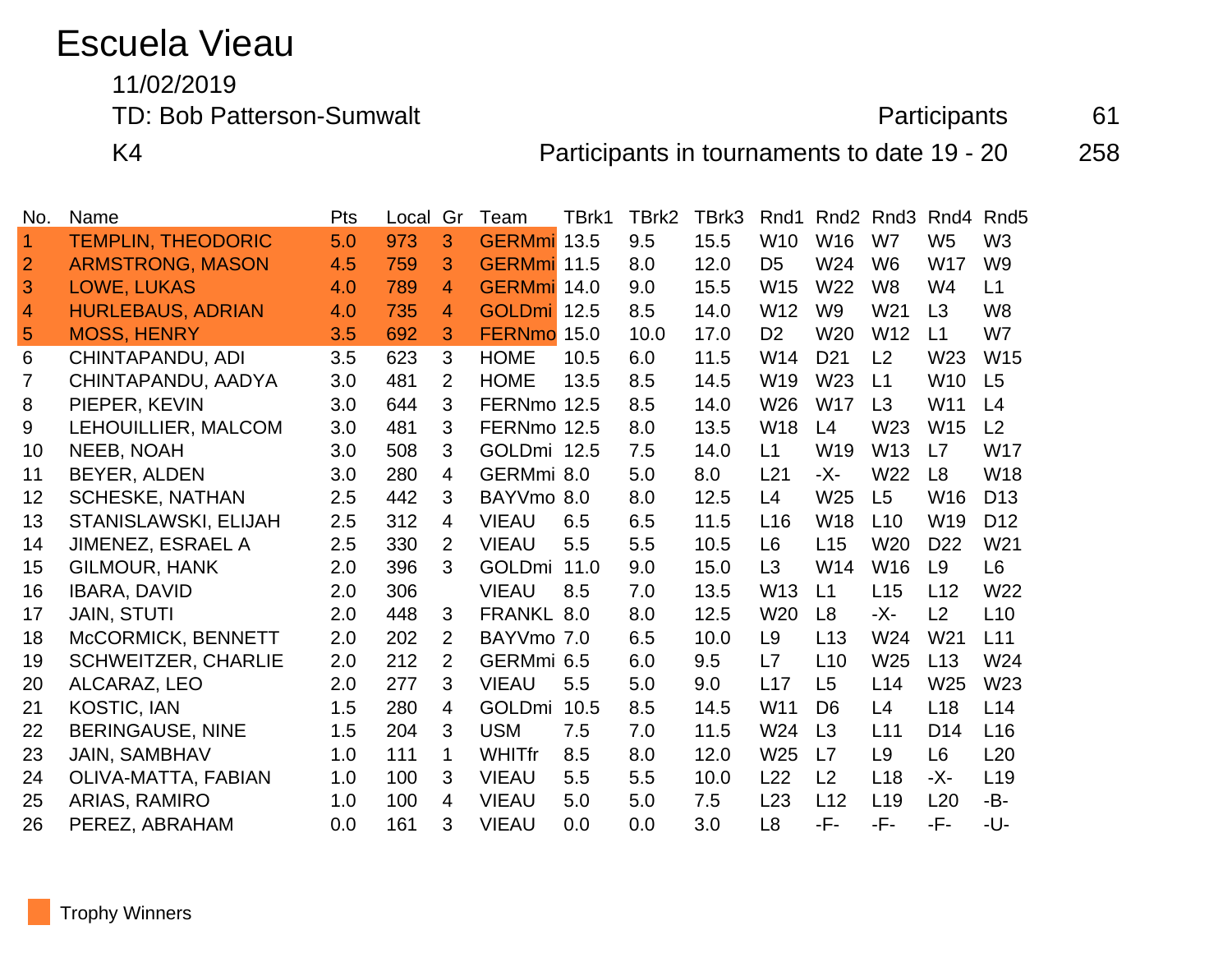### K8 Individual Standings

| No.                      | Name                          | Pts | Local | Gr             | Team          | TBrk1 | TBrk2 | TBrk3 | Rnd1            | Rnd2           | Rnd3            | Rnd4            | Rnd <sub>5</sub> |
|--------------------------|-------------------------------|-----|-------|----------------|---------------|-------|-------|-------|-----------------|----------------|-----------------|-----------------|------------------|
| $\vert$ 1                | <b>WESLEY, HAYDEN</b>         | 4.5 | 1256  | 6              | GOLDmi 15.5   |       | 11.0  | 17.5  | W <sub>10</sub> | W22            | W4              | W <sub>3</sub>  | D <sub>2</sub>   |
| $\overline{2}$           | <b>NEEB, EMMA</b>             | 4.5 | 1390  | 8              | GOLDmi 13.5   |       | 9.0   | 16.5  | W7              | W14            | W12             | W <sub>9</sub>  | D <sub>1</sub>   |
| 3                        | <b>SMITH, TAYSHAWN</b>        | 4.0 | 1042  | $\overline{7}$ | <b>SILOmi</b> | 14.5  | 10.0  | 16.5  | W19             | W <sub>5</sub> | W16             | L1              | W13              |
| $\overline{\mathcal{A}}$ | HERVEY-PETERS, TRA-LYN        | 4.0 | 1152  | $\overline{7}$ | <b>SILOmi</b> | 13.5  | 9.0   | 16.5  | W <sub>8</sub>  | W11            | L1              | W <sub>10</sub> | W12              |
| 5                        | <b>CORONADO, ALEXIS</b>       | 4.0 | 968   | $\overline{7}$ | <b>UNITmi</b> | 12.0  | 8.0   | 13.5  | W27             | L3             | W11             | <b>W17</b>      | W <sub>9</sub>   |
| 6                        | <b>CRUZ, MARTIN</b>           | 4.0 | 766   | 8              | <b>UNITmi</b> | 9.0   | 6.0   | 9.5   | W29             | L17            | W <sub>23</sub> | W18             | W7               |
| 7                        | RUIZ NUNEZ, MAXIMILIAN        | 3.0 | 663   | $\overline{7}$ | <b>VIEAU</b>  | 13.0  | 8.5   | 14.5  | L2              | W16            | W27             | W21             | L <sub>6</sub>   |
| 8                        | PEREZ, VICTORIO               | 3.0 | 797   | 5              | FERNmo 12.5   |       | 8.5   | 13.0  | L4              | W31            | W14             | L13             | W23              |
| 9                        | HILDEMAN, JONAH               | 3.0 | 958   | 6              | CUDAHA 12.5   |       | 8.0   | 14.5  | W15             | W20            | <b>W17</b>      | L2              | L5               |
| 10                       | <b>ALCARAZ, JESUS</b>         | 3.0 | 805   | 6              | <b>VIEAU</b>  | 12.5  | 8.0   | 14.5  | L1              | W15            | W22             | L4              | W21              |
| 11                       | RUDOLPH, ETHAN                | 3.0 | 878   | 5              | FERNmo 12.0   |       | 8.0   | 14.0  | W23             | L4             | L5              | W <sub>19</sub> | W20              |
| 12                       | MIRANDA, DIEGO                | 3.0 | 779   | $\overline{7}$ | <b>UNITmi</b> | 12.0  | 7.5   | 13.5  | W26             | <b>W18</b>     | L2              | W24             | L4               |
| 13                       | RODRIGUEZ, OLIVER             | 3.0 | 869   | 8              | <b>VIEAU</b>  | 11.0  | 7.0   | 11.0  | -U-             | W19            | W20             | W <sub>8</sub>  | L3               |
| 14                       | ALVAREZ, HALEY                | 3.0 | 690   | 8              | <b>UNITmi</b> | 11.0  | 6.5   | 12.5  | W24             | L2             | L8              | W26             | W18              |
| 15                       | <b>BARWICK, ANTHONY</b>       | 2.5 | 574   | 5              | GERMmi 6.5    |       | 6.5   | 9.5   | L <sub>9</sub>  | L10            | -B-             | D <sub>25</sub> | <b>W17</b>       |
| 16                       | <b>GAGNE, NOLAN</b>           | 2.5 | 555   | 6              | BAYVmo 5.0    |       | 5.0   | 9.0   | -H-             | L7             | L3              | W31             | W25              |
| 17                       | JIMENEZ, RUBEN                | 2.0 | 694   | $\overline{7}$ | GOLDmi 9.5    |       | 9.0   | 13.5  | W31             | W <sub>6</sub> | L9              | L5              | L15              |
| 18                       | <b>ROBLES, IKER</b>           | 2.0 | 566   | 5              | <b>VIEAU</b>  | 8.5   | 8.0   | 12.5  | W <sub>21</sub> | L12            | W29             | L6              | L14              |
| 19                       | <b>SCHARFENBERGER, OWEN</b>   | 2.0 | 531   | 5              | GERMmi 8.5    |       | 8.0   | 12.5  | L <sub>3</sub>  | L13            | W28             | L11             | W27              |
| 20                       | JACOBS, JOSIAH                | 2.0 | 541   | 5              | GOLDmi 8.5    |       | 8.0   | 12.0  | <b>W28</b>      | L <sub>9</sub> | L13             | W22             | L11              |
| 21                       | <b>GARCIA, JESUS</b>          | 2.0 | 511   | 7              | <b>UNITmi</b> | 8.0   | 6.5   | 11.0  | L <sub>18</sub> | W26            | W24             | L7              | L10              |
| 22                       | ZELLO, DANIEL                 | 2.0 | 445   | 6              | GERMmi 7.0    |       | 6.5   | 11.5  | W25             | L1             | L10             | L20             | W28              |
| 23                       | Lopez-Paulson, Marcus         | 2.0 | 596   | 5              | <b>VIEAU</b>  | 7.0   | 6.5   | 11.0  | L11             | <b>W28</b>     | L <sub>6</sub>  | W29             | L8               |
| 24                       | <b>BEATTIE, DOMINIC</b>       | 2.0 | 432   | 5              | GERMmi 6.5    |       | 6.5   | 9.5   | L14             | W25            | L21             | L12             | -B-              |
| 25                       | <b>CORREA, DAMION ROBERTO</b> | 1.5 | 385   | 6              | <b>VIEAU</b>  | 7.5   | 6.0   | 10.0  | L22             | L24            | W30             | D <sub>15</sub> | L16              |
| 26                       | OROZCO, ADAN                  | 1.5 | 381   | 5              | <b>VIEAU</b>  | 6.0   | 5.5   | 9.0   | L12             | L21            | D31             | L14             | W29              |
| 27                       | ROBITAILLE, ETIENNE           | 1.0 | 308   | 6              | GOLDmi 7.0    |       | 7.0   | 11.0  | L5              | -F-            | L7              | W30             | L <sub>19</sub>  |
| 28                       | <b>MCCORMICK, BURREN</b>      | 1.0 | 272   | 5              | BAYVmo 6.0    |       | 6.0   | 8.0   | L20             | L23            | L <sub>19</sub> | $-B-$           | L22              |
| 29                       | KISH, GEORGE                  | 1.0 | 427   | 5              | GERMmi 5.5    |       | 5.5   | 9.5   | L <sub>6</sub>  | -B-            | L18             | L23             | L26              |
| 30                       | <b>SCHMIDT, ELLANNOR</b>      | 1.0 | 147   | 5              | GERMmi 2.0    |       | 2.0   | 3.5   | -U-             | -F-            | L25             | L27             | W31              |
| 31                       | <b>BOGENSCHNEIDER, DEXTER</b> | 0.5 | 100   | 5              | GERMmi 8.0    |       | 6.5   | 11.0  | L17             | L <sub>8</sub> | D <sub>26</sub> | L16             | L30              |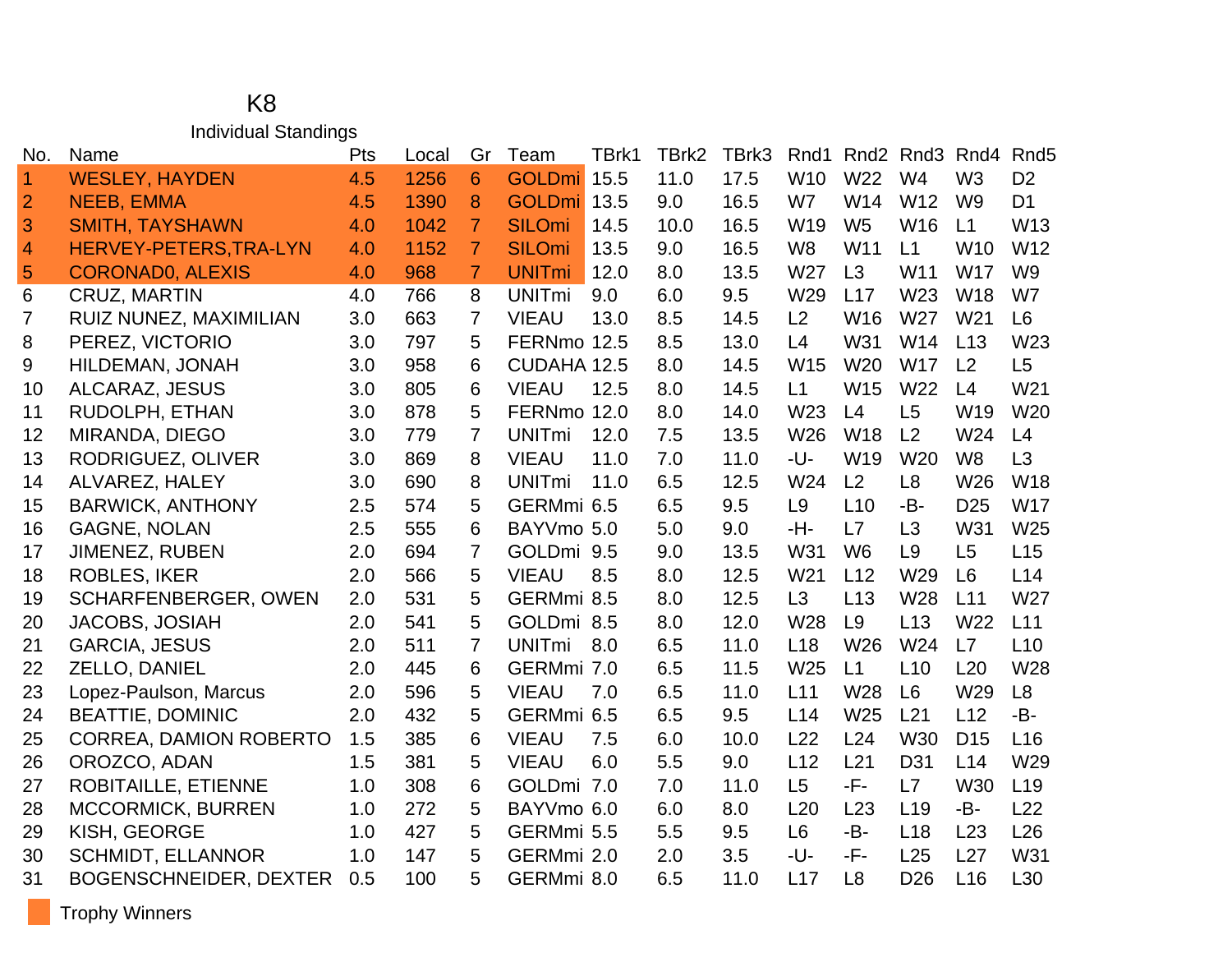#### K12 Individual Standings

| No.          | Name                      | Pts       | Local | Gr | Team                     | TBrk1              | TBrk2 | TBrk3 |                |                |                |                 | Rnd1 Rnd2 Rnd3 Rnd4 Rnd5 |
|--------------|---------------------------|-----------|-------|----|--------------------------|--------------------|-------|-------|----------------|----------------|----------------|-----------------|--------------------------|
|              | <b>KRAEMER, JOHNATHAN</b> | 5.0       | 1492  | 11 | <b>PIUS<sub>wa</sub></b> | 10.0               | 7.0   | 10.0  | W <sub>2</sub> | W3             | W4             | W2              | W3                       |
|              | LIBBY, ZACH               | <b>30</b> | 1133  |    | <b>PIUS<sub>wa</sub></b> | 12.0               | 7.0   | 12.0  | L1             | W4             | W <sub>3</sub> | $\overline{11}$ | W4                       |
| $\mathbf{3}$ | ALCARAZ, ANGEL E          | 2.0       | 909   | 9  | <b>MARQmi</b>            | $\blacksquare$ 8.0 | 8.0   | 13.0  | W4             | $\overline{1}$ | L <sub>2</sub> | W4.             | - L1                     |
|              | <b>TEZAK, BRYCE</b>       | 0.0       | 492   | 11 | <b>PIUS<sub>wa</sub></b> | 10.0               | 8.0   | 15.0  | L3             |                |                |                 |                          |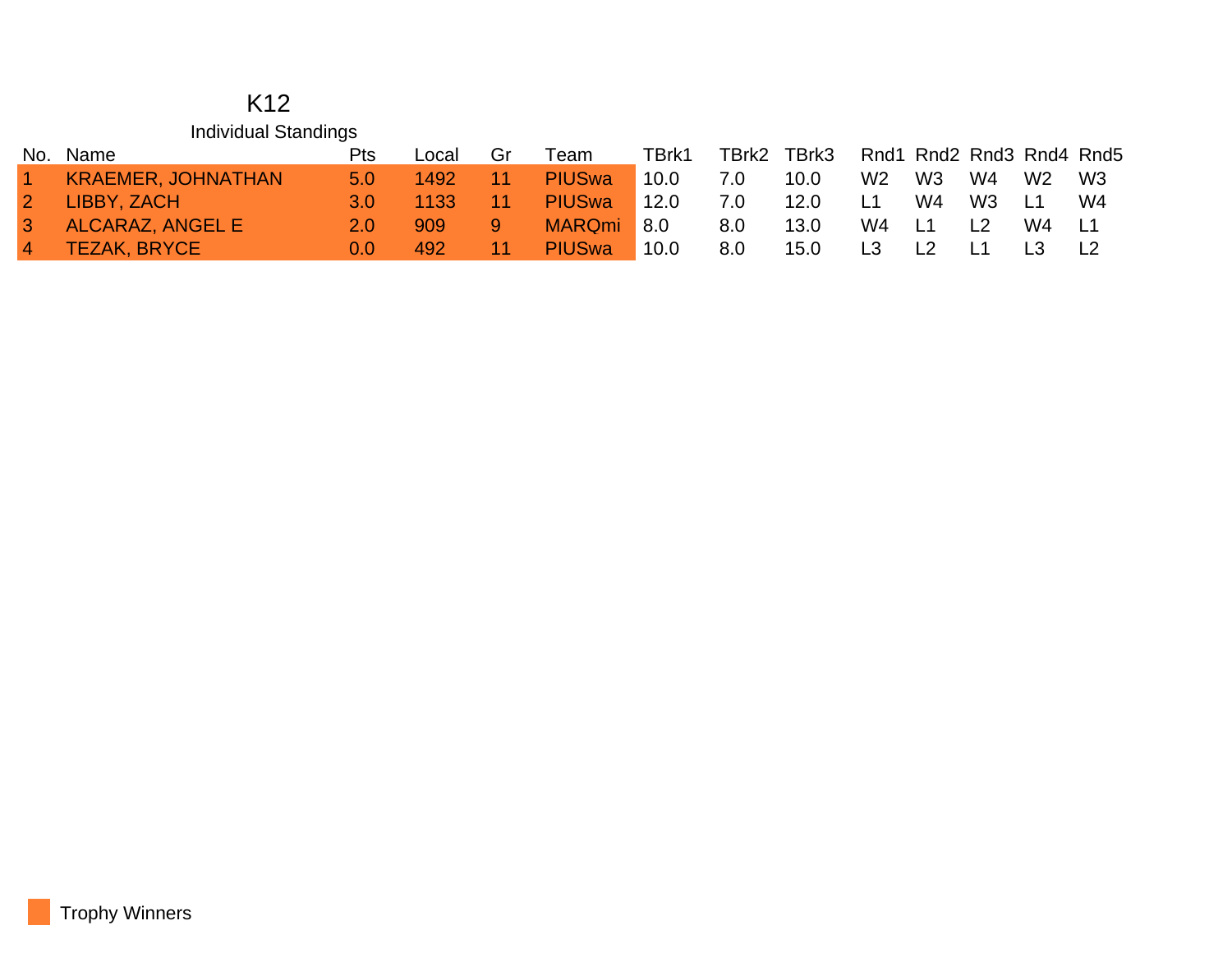## K4

Team Standings

| Plc            | Name (Players: Top 4 used)                 | Score | Med  | Solk | SBx2 | Cum  |
|----------------|--------------------------------------------|-------|------|------|------|------|
| $\overline{1}$ | MILWAUKEE GERMAN IMERSION, MILW (5)        | 16.5  | 31.5 | 51.0 | 79.5 | 48.5 |
|                | TEMPLIN, THEODORIC (5.0,973)               |       |      |      |      |      |
|                | ARMSTRONG, MASON (4.5,759)                 |       |      |      |      |      |
|                | LOWE, LUKAS (4.0,789)                      |       |      |      |      |      |
|                | BEYER, ALDEN (3.0,280)                     |       |      |      |      |      |
| $\overline{2}$ | <b>GOLDA MEIR ELEMENTARY SCHOOL, M (4)</b> | 10.5  | 33.5 | 57.5 | 49.5 | 35.0 |
|                | HURLEBAUS, ADRIAN (4.0,735)                |       |      |      |      |      |
|                | NEEB, NOAH (3.0,508)                       |       |      |      |      |      |
|                | <b>GILMOUR, HANK (2.0,396)</b>             |       |      |      |      |      |
|                | KOSTIC, IAN (1.5,280)                      |       |      |      |      |      |
| $\overline{3}$ | FERNWOOD MONTESORI, Milwaukee (3)          | 9.5   | 26.5 | 44.5 | 41.5 | 31.5 |
|                | MOSS, HENRY (3.5,692)                      |       |      |      |      |      |
|                | PIEPER, KEVIN (3.0,644)                    |       |      |      |      |      |
|                | LEHOUILLIER, MALCOM (3.0,481)              |       |      |      |      |      |
| 4              | Vieau Elementary School (7)                | 9.0   | 24.0 | 44.5 | 30.0 | 20.5 |
|                | STANISLAWSKI, ELIJAH (2.5,312)             |       |      |      |      |      |
|                | JIMENEZ, ESRAEL A (2.5,330)                |       |      |      |      |      |
|                | IBARA, DAVID (2.0,306)                     |       |      |      |      |      |
|                | ALCARAZ, LEO (2.0,277)                     | 6.5   | 14.5 | 26.0 | 24.5 | 21.0 |
| 5              | HOME(2)<br>CHINTAPANDU, ADI (3.5,623)      |       |      |      |      |      |
|                | CHINTAPANDU, AADYA (3.0,481)               |       |      |      |      |      |
| 6              | <b>BAY VIEW MONTESSORI (2)</b>             | 4.5   | 14.5 | 22.5 | 11.5 | 11.5 |
|                | SCHESKE, NATHAN (2.5,442)                  |       |      |      |      |      |
|                | MCCORMICK, BENNETT (2.0,202)               |       |      |      |      |      |
|                |                                            |       |      |      |      |      |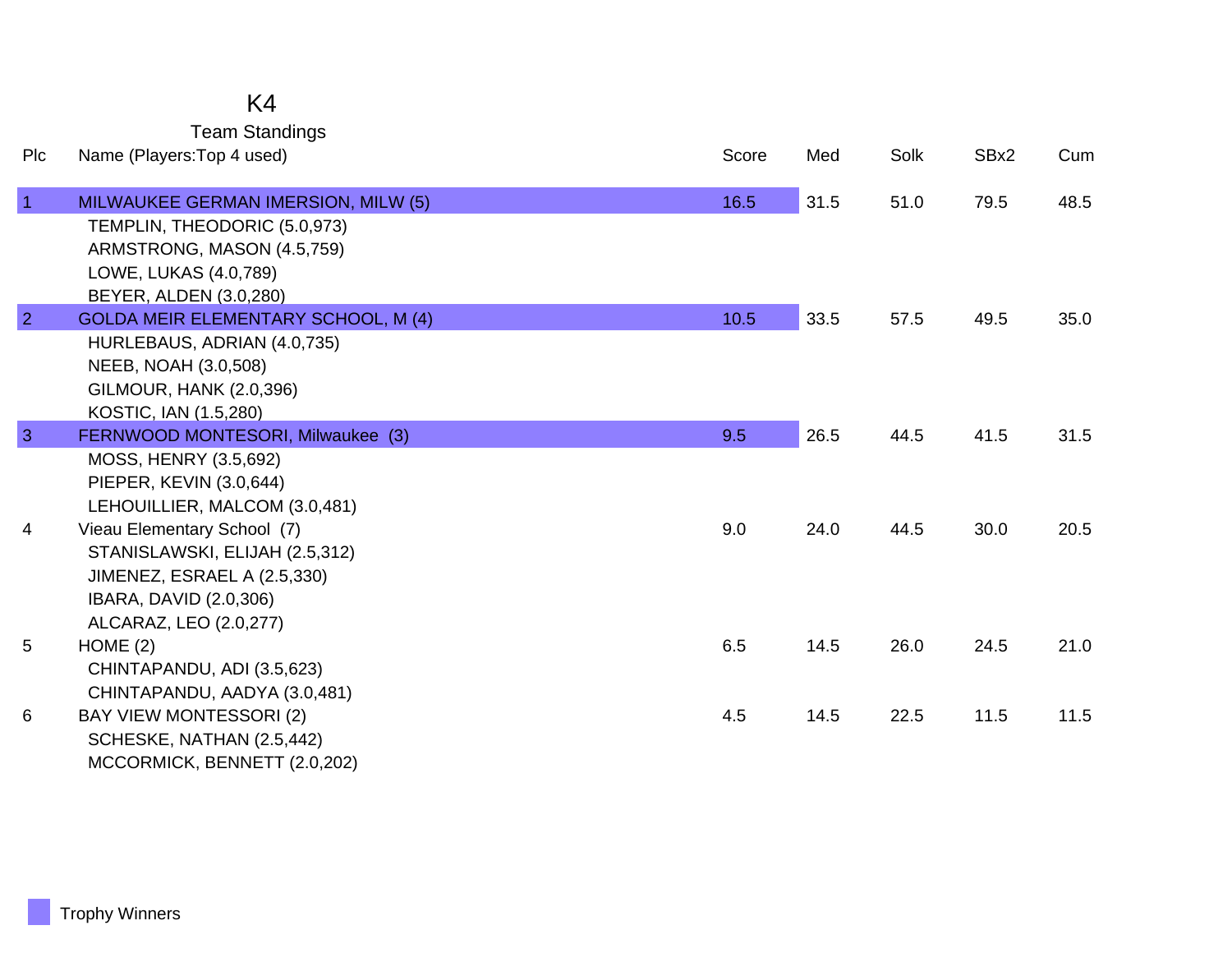## K8

Team Standings

| Plc            | Name (Players: Top 4 used)                 | Score | Med  | Solk | SBx2 | Cum  |
|----------------|--------------------------------------------|-------|------|------|------|------|
| $\vert$ 1      | UNITED COMMUNITY CENTER (5)                | 14.0  | 28.0 | 49.0 | 54.0 | 41.0 |
|                | CORONADO, ALEXIS (4.0,968)                 |       |      |      |      |      |
|                | CRUZ, MARTIN (4.0,766)                     |       |      |      |      |      |
|                | MIRANDA, DIEGO (3.0,779)                   |       |      |      |      |      |
|                | ALVAREZ, HALEY (3.0,690)                   |       |      |      |      |      |
| $\overline{2}$ | <b>GOLDA MEIR ELEMENTARY SCHOOL, M (5)</b> | 13.0  | 37.0 | 59.5 | 73.0 | 45.0 |
|                | <b>WESLEY, HAYDEN (4.5,1256)</b>           |       |      |      |      |      |
|                | NEEB, EMMA (4.5,1390)                      |       |      |      |      |      |
|                | JIMENEZ, RUBEN (2.0,694)                   |       |      |      |      |      |
|                | JACOBS, JOSIAH (2.0,541)                   |       |      |      |      |      |
| $\mathbf{3}$   | Vieau Elementary School (7)                | 11.0  | 31.5 | 52.5 | 43.0 | 34.0 |
|                | RUIZ NUNEZ, MAXIMILIAN (3.0,663)           |       |      |      |      |      |
|                | ALCARAZ, JESUS (3.0,805)                   |       |      |      |      |      |
|                | RODRIGUEZ, OLIVER (3.0,869)                |       |      |      |      |      |
|                | ROBLES, IKER (2.0,566)                     |       |      |      |      |      |
| 4              | MILWAUKEE GERMAN IMERSION, MILW (7)        | 8.5   | 27.5 | 43.0 | 16.5 | 18.0 |
|                | BARWICK, ANTHONY (2.5,574)                 |       |      |      |      |      |
|                | SCHARFENBERGER, OWEN (2.0,531)             |       |      |      |      |      |
|                | <b>ZELLO, DANIEL (2.0,445)</b>             |       |      |      |      |      |
|                | BEATTIE, DOMINIC (2.0,432)                 |       |      |      |      |      |
| 5              | Siloah Lutheran School, Milwau (2)         | 8.0   | 19.0 | 33.0 | 48.0 | 25.0 |
|                | SMITH, TAYSHAWN (4.0,1042)                 |       |      |      |      |      |
|                | HERVEY-PETERS, TRA-LYN (4.0, 1152)         |       |      |      |      |      |
| 6              | FERNWOOD MONTESORI, Milwaukee (2)          | 6.0   | 16.5 | 27.0 | 23.0 | 16.0 |
|                | PEREZ, VICTORIO (3.0,797)                  |       |      |      |      |      |
|                | RUDOLPH, ETHAN (3.0,878)                   |       |      |      |      |      |
| $\overline{7}$ | <b>BAY VIEW MONTESSORI (2)</b>             | 3.5   | 11.0 | 17.0 | 4.0  | 6.0  |
|                | GAGNE, NOLAN (2.5,555)                     |       |      |      |      |      |
|                | MCCORMICK, BURREN (1.0,272)                |       |      |      |      |      |